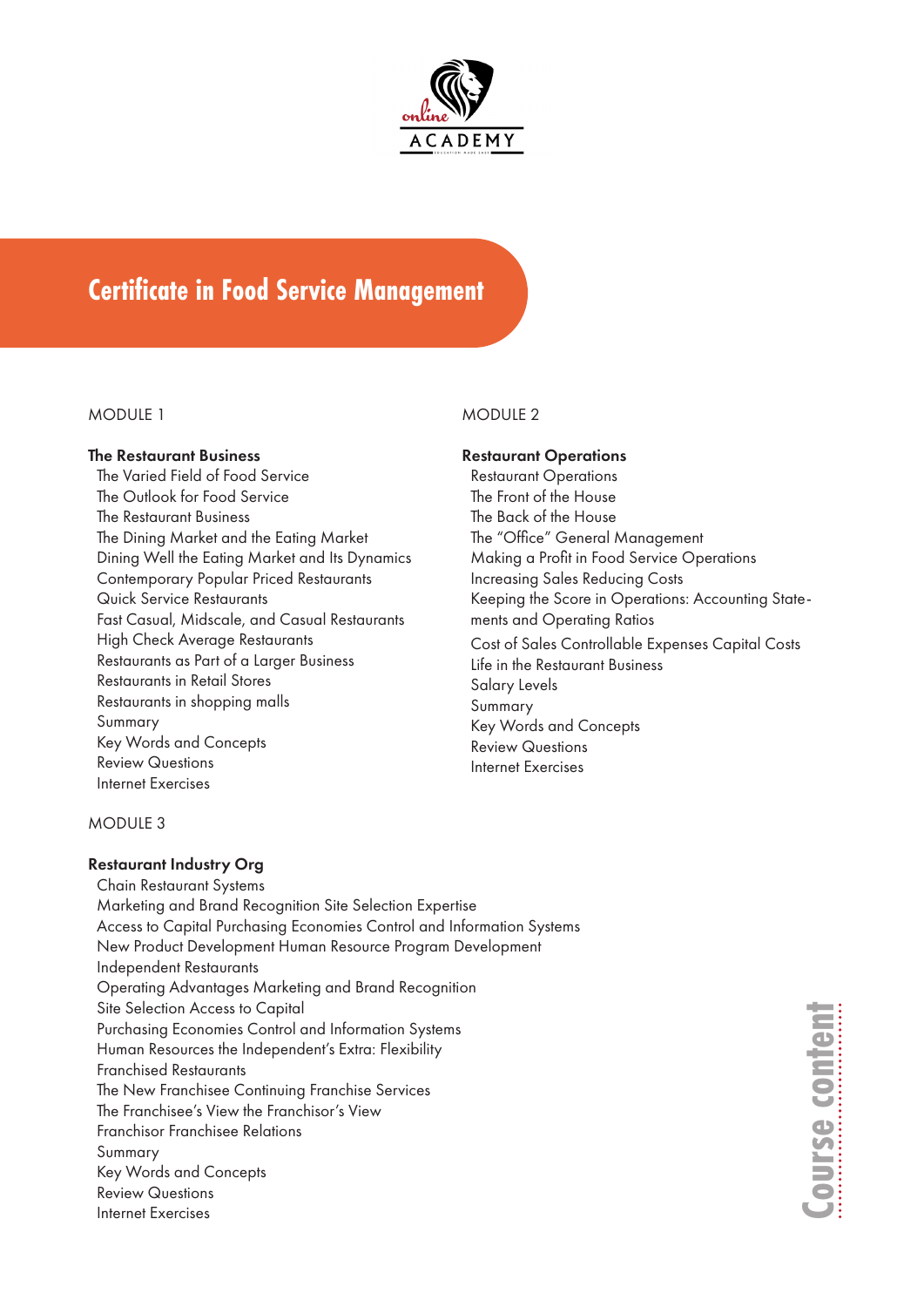# MODULE 4

#### Competitive Forces

Competitive Conditions in Food Service The Marketing Mix Product Price Place and Places Promotion Competition with Other Industries Convenience Stores Supermarkets The Home as Competition Summary Key Words and Concepts Review Questions Internet Exercises

### MODULE 6

#### Issues Facing Foodservice

Consumer Concerns Health and Wellness Fast Food and a Hectic Pace Nutrition and Labelling Food Safety and Sanitation Alcohol and Dining Food Service and the Environment Thinking About Garbage from Dump to Waste Stream The Greening of the Restaurant Industry **Technology** Enhancing Customer Service Technology in the Back of the House Technology, the Internet, and Food Service Marketing Technology and Management Summary Key Words and Concepts Review Questions Internet Exercises

# MODULE 5

#### On Site Food Service

Comparing On Site and Commercial Food Services Self-Operated Facilities Managed Services Companies Pros and Cons of Managed Services Business and Industry Food Service College and University Food Service College Students as Customers Health Care Food Service The Dietetic Professional, The Dietetic Technician The Dietary Manager Health Care Food Service Department Organization Trends in Health Care Food Service School and Community Food Service The School Food Service Model Contract Companies in School Food Service Trends in School Food Service Service Programs for the Aging Community Based Services Other Segments Recreation Correctional Facilities Private Clubs **Transportation** Vending Summary Key Words and Concepts Review Questions

### MODULE<sub>7</sub>

# The Role of Service

A Study of Service What Is Service? Types of Service Rendering Personal Service Task Interpersonal Skills Managing the Service Transaction The Product View of Service the Process View: Empowerment Production or Process View? How Companies Organize for Service

Service Strategy, Service Culture The Employee as Product: The Importance of People<br>
Service as a Sustainable Competitive Advantage<br>
Summary<br>
Key Words and Concepts<br>
Review Questions<br>
Internet Exercisers<br>
Thermet Exercisers Service as a Sustainable Competitive Advantage Summary Key Words and Concepts Review Questions Internet Exercisers

**Course content**